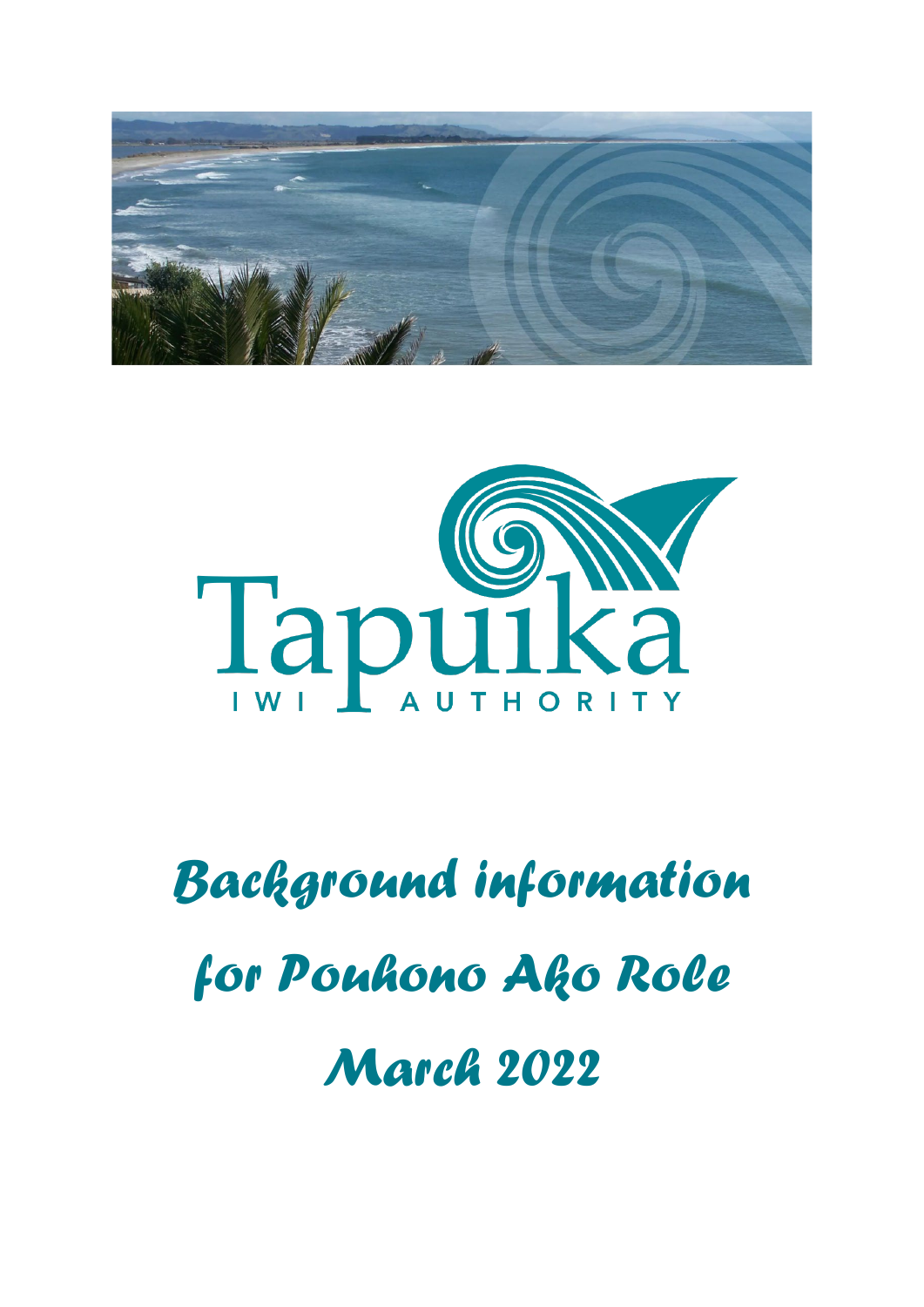## *Who are we?*

KO RANGUIRU TE MAUNGA KO KAITUNA TE AWA KO TAPUIKA TE IWI RANGIURU IS OUR MOUNTAIN KAITUNA IS OUR SACRED RIVER TAPUIKA IS THE PEOPLE

## A brief History

The Iwi of Tapuika is the tangata whenua of the Te Puke region and Tapuika refer to this area as Te Takapū-ō-Tapuika (Takapū). This rohe (tribal estate) was named by their ancestor Tia, who claimed the land for his eldest son, Tapuika.

Te Takapū o Tapuika (Tapuika tribal estate) begins with the arrival of Te Arawa waka (canoe) almost 800 years ago. As the waka journeyed down the east coast of the North Island, the tupuna (ancestors) on board the waka began to taumau (claim) certain places for themselves. The taumau or claiming of land by naming different areas after parts of the body made that land sacred and ensured that the taumau (claim) would be respected by others. As the Te Arawa waka traversed the coast, between Motiti Island and the Wairakei Stream, Tia stood to taumau (claim) the area between the range of mountains in the distance to the Papamoa Hills for his son Tapuika.

> "*Mai i ngā pae maunga ki te toropuke e tū kau mai ra ki te awa e rere mai ana waiho te whenua ko te Takapū o taku tamaiti ā Tapuika*"

"From that range of mountains in the distance to the hill that stands before me (Papamoa Hill), to the river flowing towards me (Wairakei Stream), I claim this land as the belly of my son, Tapuika"

- Tia

This claim persists today and intrinsically links Tapuika to the land, rivers and ocean here on the Te Arawa coastline.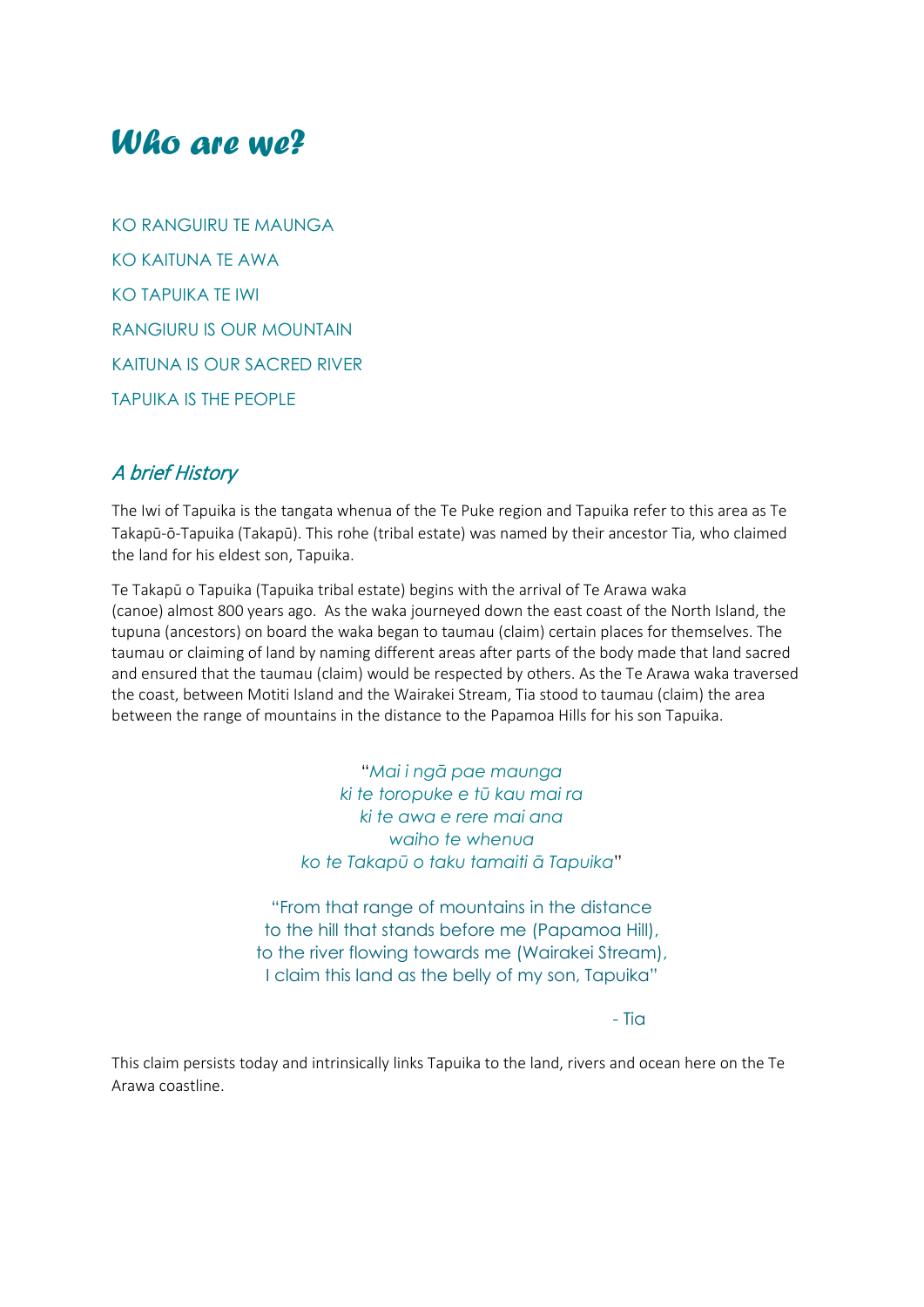When the Te Arawa waka made landfall at Maketū, Tapuika and his children settled on the lands radiating inland. Tapuika is buried in the ancient urupā of Koaretaia at the former mouth of the Kaituna at Te Tumu. The children and grandchildren of Tapuika settled on, and secured mana whenua, over Te Takapū o Tapuika, occupying and naming many places. Through chiefly marriages and alliances Tapuika, for the most part, established mutually beneficial relationships with neighbouring iwi.

During the 1830s, Maketū became a hub of early commercial and trading opportunities, leading to a struggle between Tapuika and other Māori over control over the area's coastal resources. These struggles culminated in protracted warfare and the temporary abandonment of the Maketū area, before Tapuika returned to their traditional coastal settlements.

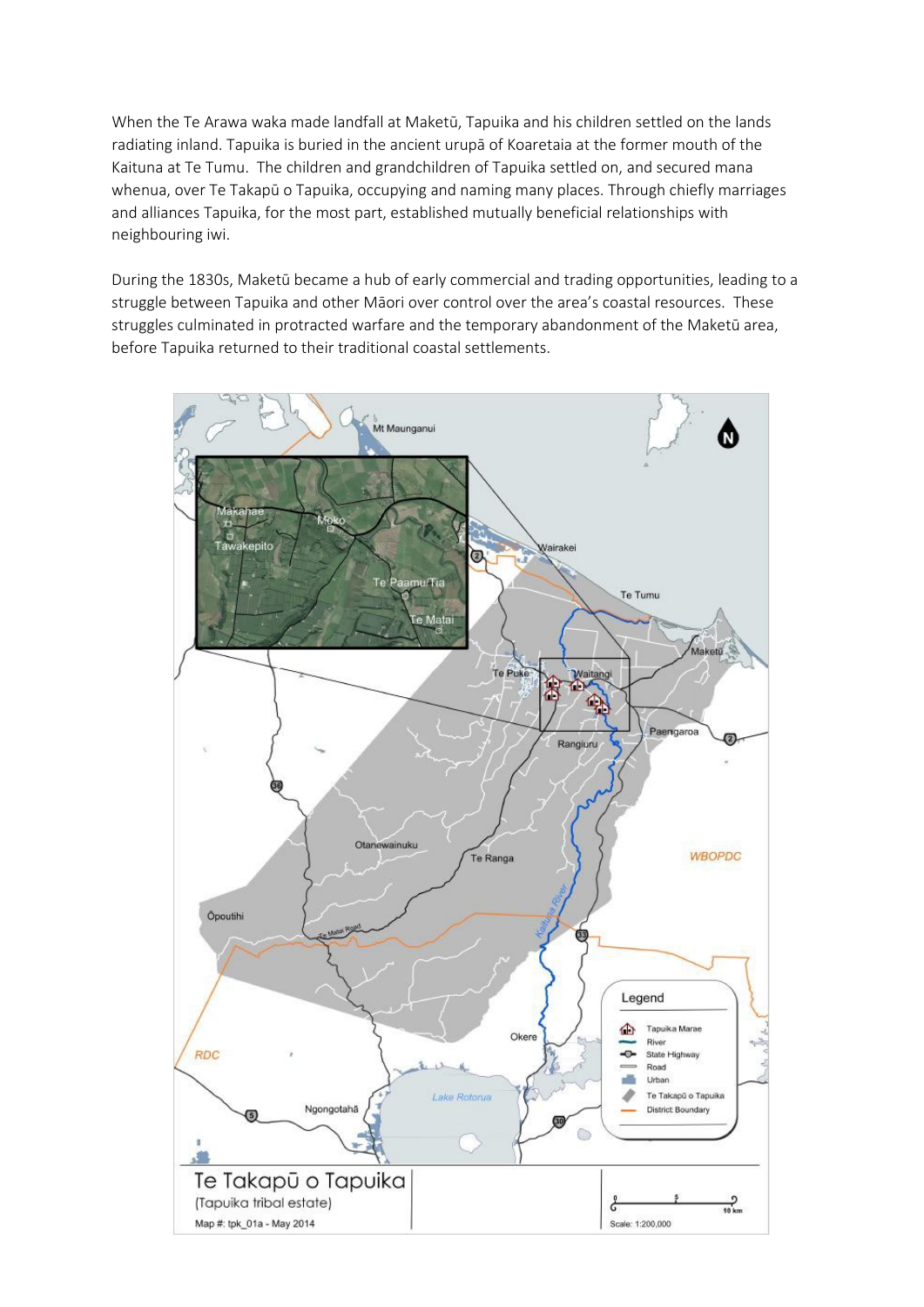## Tapuika Today

The main hapū of Tapuika are Ngāti Tuheke, Ngāti Moko, Ngāti Marukukere and Ngāti Kuri. Our five marae are clustered between Te Puke and Rangiuru.

According to the 2013 Census, 2,022 people affiliate themselves to Tapuika. There is one Regional Council (Bay of Plenty Regional Council), and 3 Territorial authorities in the Te Takapū O Tapuika (Tauranga City Council, Western Bay of Plenty District Council & Rotorua District Council).

In 2014, Tapuika settled all of its historical Treaty claims with the Crown and the Tapuika Claims Settlement Act (2014) was signed at Moko Marae, Waitangi, Te Puke. Following the settlement, the Tapuika Iwi Authority (TIA) was endorsed by the Tapuika people to act as their Post Settlement Governance Entity. Governance of the Trust is through elected representatives comprising two hapū representatives from each of the four hapū. There are also three taurahere representatives from around Aotearoa (Northern, Central /Lower North, Southern).

The TIA also has a charitable fisheries arm called the Tapuika Fisheries Trust (TFT) that is now responsible for undertaking all charitable activities on behalf of the Iwi. It has the same Trustees as TIA. As per the Māori Fisheries Act 2004, TFT is about to be renamed Tapuika Oranga Toa to better reflect the fact that it does much more than just work in the realm of fisheries and the eventual plan =

During 2020 shortly after the COVID-19 lockdown, Tapuika Group entered into a brief hiatus due to financial constraints so that the organisation could regroup, reprioritise and ensure financial sustainability into the future. . All paid staff left at this time other than the contractor looking after commercial & rental properties.

A new Pou Ārahi (Chief Executive) was appointed in September 2021 to lead the re development of the Tapuika Group, re-establishing a Taiao Team was the first priority given the constant demands in this space. We are now building capacity in other areas starting with Education

## *Tapuika Curriculum Development*

During 2021 alongside the local Kahui Ako and with the support of MOE, Tapuika developed a curriculum framework for use with Tapuika Tamariki wherever their place of learning, and also a level for use within local schools for the general student population. This was signed off in principle, subject to further refinement and engagement with Whānau / iwi at our recent AGM.

The first major deliverable associated with this role is to take this framework and alongside our soon to be established Education & cultural Advisory Committee do some further engagement to determine what resources to develop, what to share for use in schools and what to leave as strictly Tapuika only. We have already identified a digital delivery platform and this needs to be developed alongside written resources. The role will also manage our scholarship programme, any Te Reo Revitalization projects and other education & training related projects that may come up in the future.

## The role

This role is primarily a coordination, facilitation, and relationship management role, but will also require some hands on educational resource development therefore the ideal candidate will a require reasonable level of educational knowledge as well as an understanding of Matauranga Māori